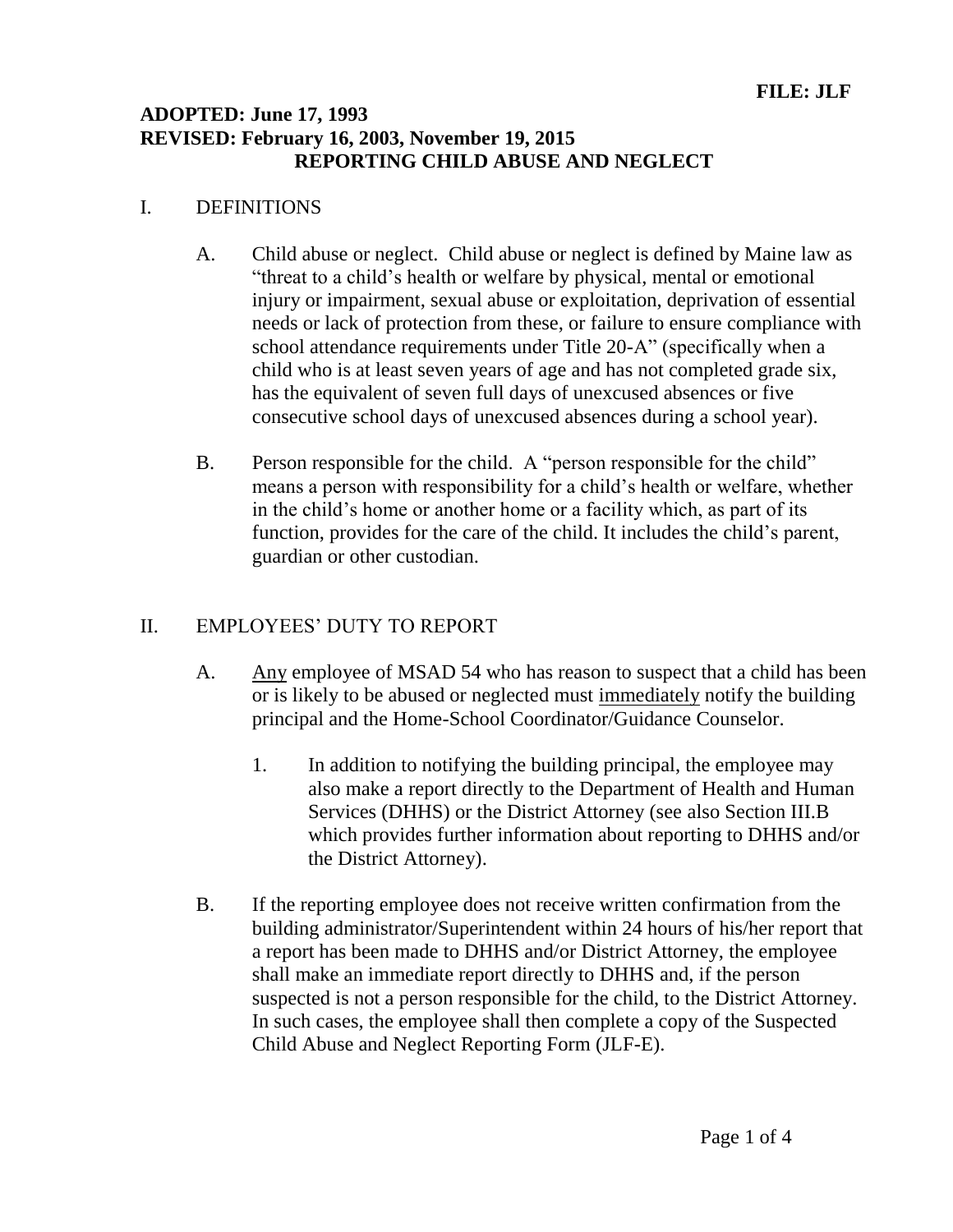C. If the reporting employee does receive written confirmation from the building administrator/Superintendent within 24 hours of his/her report (which is a copy of the Suspected Child Abuse and Neglect Reporting Form (JLF-E), he/she shall sign the form as acknowledgement that the report was made and return it to the building administrator/Superintendent.

## III. ADMINISTRATOR REPORTING AND CONFIRMATION DUTIES

All building administrators, Home-School Coordinators/Guidance Counselors and the Superintendent are designated agents to make child abuse and neglect reports.

- A. If a building administrator receives the report, he/she shall notify the Superintendent immediately.
- B. The Superintendent or building administrator shall then make a verbal and written report(s) of suspected abuse or neglect to DHHS. In addition, if the person suspected is not the parent, guardian or other custodian of the child, the Superintendent/building administrator/Home-School Coordinator/ Guidance Counselor shall also make a report to the District Attorney.
	- 1. The law requires the reporting employee to make his/her own report to DHHS and/or the District Attorney if he/she has not received confirmation within 24 hours that such a report has been made by the Superintendent/building administrator.
- C. The person making the report to DHHS and/or the District Attorney shall complete the Suspected Child Abuse or Neglect Form (JLF-E).
- D. The Superintendent/building administrator shall provide a copy of the Suspected Child Abuse or Neglect Form to the reporting employee within 24 hours of the employee's initial report. The reporting employee shall sign the report and return it to the Superintendent, building administrator, Home-School Coordinator/Guidance Counselor.
- E. The form will be forwarded to DHHS and/or the District Attorney, and shall be retained by the school unit for ten years, as specified in the Maine Archives Rules, along with any other information relevant to the case.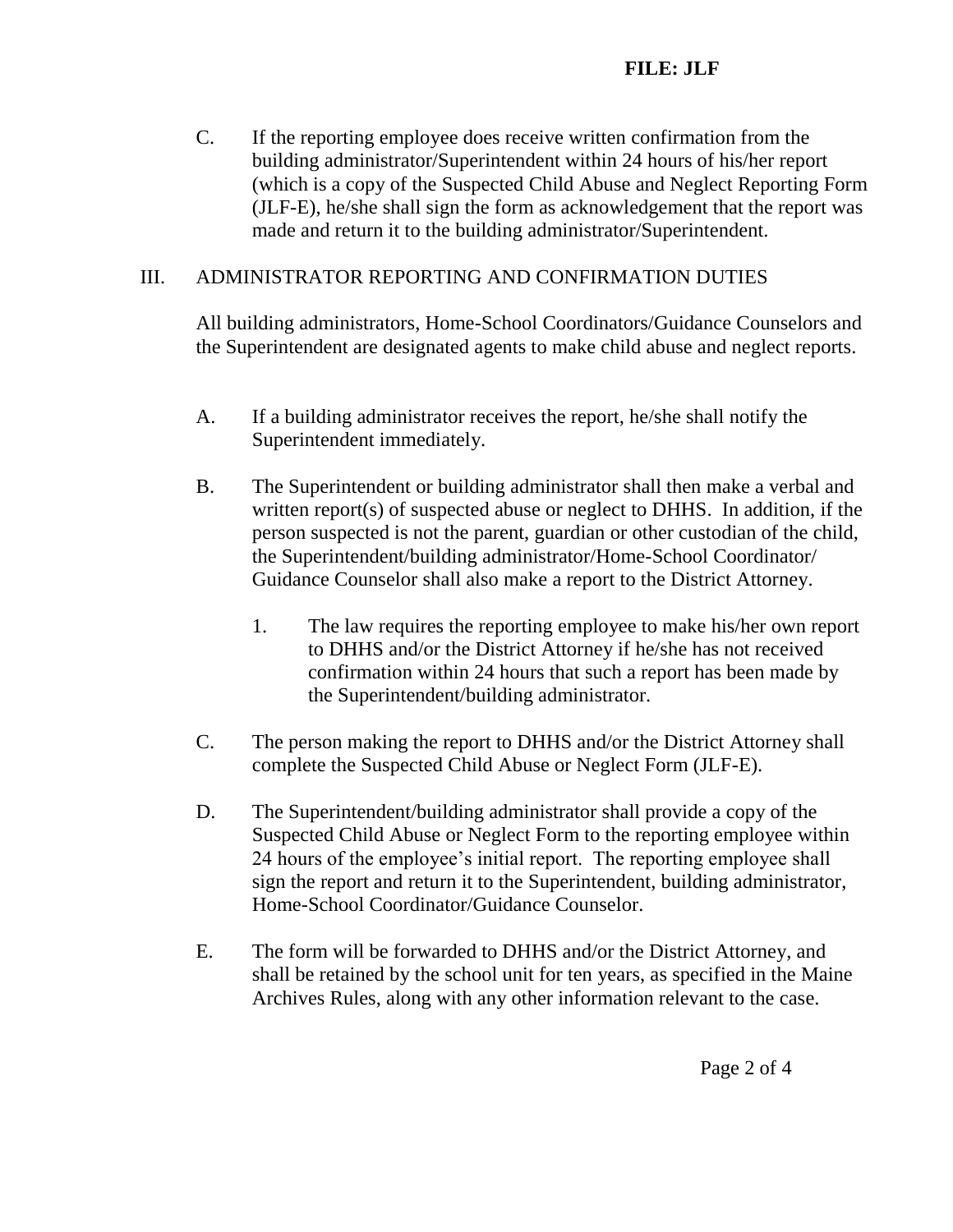## IV. INTERNAL INVESTIGATIONS AND DISCIPLINE

- A. Employees. If the person suspected of abuse or neglect is an employee, the Superintendent/designee shall investigate and take appropriate action, in accordance with applicable Board policies, collective bargaining contracts, and federal and state laws.
- B. Students. If the person suspected of abuse or neglect is a student, and the abuse or neglect occurred on school premises, during a school activity, or is otherwise related to the school, the Superintendent/designee shall investigate and take appropriate action, in accordance with applicable Board policies and federal and state laws.

## V. INTERVIEWS OF CHILD AND SCHOOL PERSONNEL

DHHS personnel shall be permitted to meet with and interview the child named in the report when the child is present at school as provided in this section. The building administrator or designee shall:

- A. Require the DHHS employee requesting to interview the child to provide written certification that in the Department's judgment, the interview is necessary to carry out its duties;
- B. Require the DHHS caseworker to discuss the circumstances of the interview and any relevant information regarding the alleged abuse or neglect with the child's teacher, guidance, school nurse, social worker or building administrator as the caseworker deems is necessary to provide needed emotional support to the child prior to and following the interview;
- C. Not place conditions on how the interview is conducted, including, but not necessarily limited to requiring that certain persons be present during the interview; prohibiting certain persons from being present during the interview; and requiring notice to or consent from a parent or guardian;
- D. Provide an appropriate, quiet and private place for the interview; and
- E. Not disclose any information about DHHS's intention to interview the child except to school officials or the school's attorney who need the information to comply with the interview request.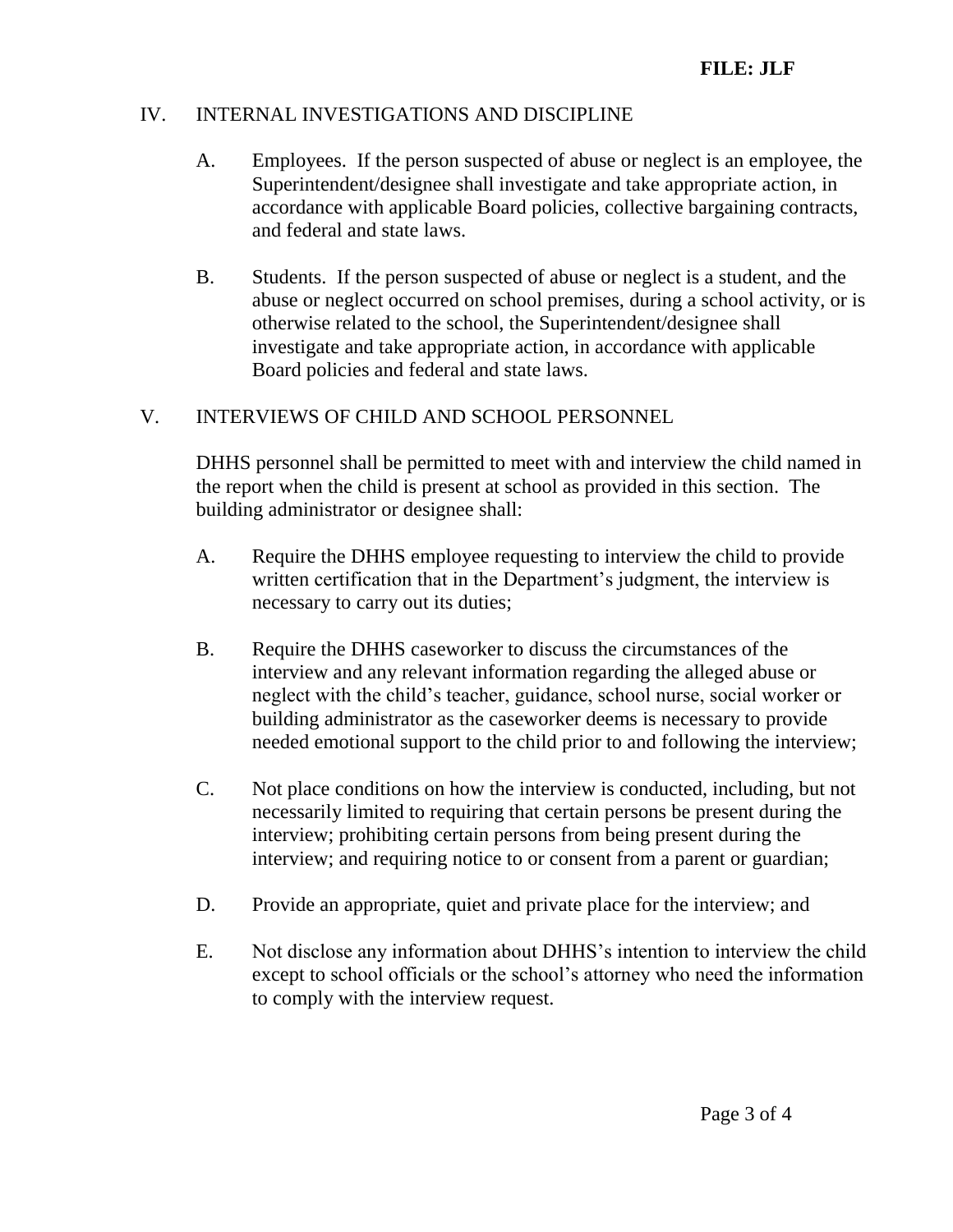## VI. CONFIDENTIALITY OF INFORMATION AND RECORDS

All records, reports and information concerning alleged cases of child abuse and neglect shall be kept confidential to the extent required by Board policies and applicable law.

The building administrator/designee is permitted to release a child's school records without prior consent of the parent/guardian to DHHS or law enforcement officials as necessary to protect the health or safety of the child or other individuals under federal law.

### VII. GOOD FAITH IMMUNITY FROM LIABILITY

Any person who in good faith reports, assists DHHS in making the child available for an interview, or participates in the investigation or proceedings of a child protection investigation is immune from any criminal or civil liability for the act of reporting or participating in the investigation or proceeding. Good faith does not include instances when a false report is made and the person knows the report is false.

| Legal Reference:        | 22 MRSA Chap. 1071, Child and Family Services and Child<br><b>Protection Act</b><br>20 USC § 1232g, Family Educational Rights and Privacy Act<br>20-A M.R.S.A. $\S$ 5051-A(1)(C); 5051-A(2)(C) |
|-------------------------|------------------------------------------------------------------------------------------------------------------------------------------------------------------------------------------------|
| <b>Cross Reference:</b> | ACAA – Harassment and Sexual Harassment of Students<br>JLF-E-Suspected Child Abuse and Neglect Report Form<br><b>JRA</b> – Student Records                                                     |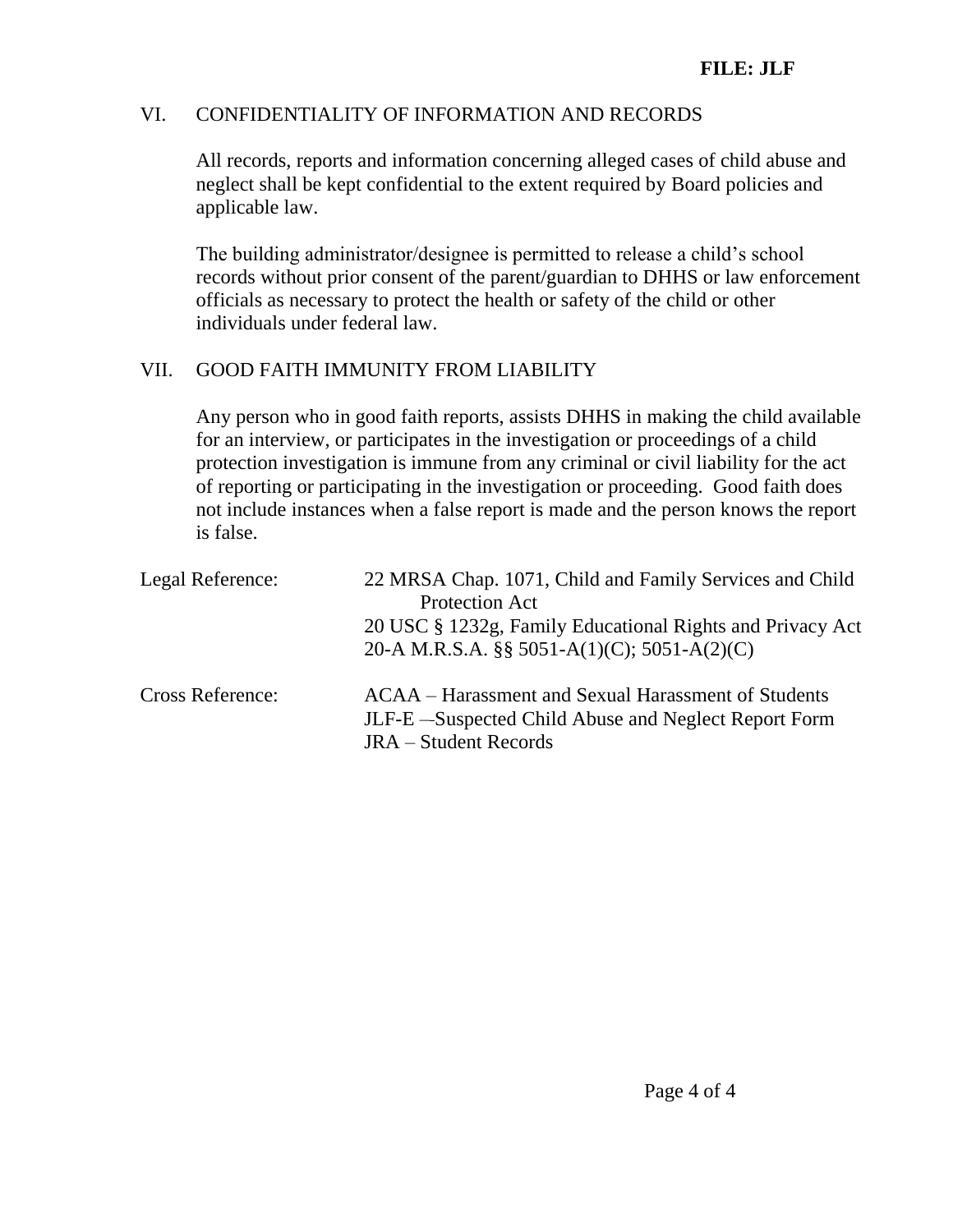#### **SUSPECTED CHILD ABUSE/NEGLECT REPORT FORM**

Any employee of MSAD 54 who suspects that a child has been or is likely to be abused or neglected (the "notifying person") must immediately notify the building principal using this form. The purpose of this form is to document your reporting and to facilitate confirmation to you that the building principal or other designated school official has made your report to the Department of Health and Human Services (DHHS) or, as appropriate to the District Attorney.

If you have not received written confirmation within 24 hours of submitting this form to the building principal, you must make your own report to DHHS or, if appropriate, to the DA.

1) Name/title/telephone number and email address of notifying person (person who originally has the information and is required to report it):

\_\_\_\_\_\_\_\_\_\_\_\_\_\_\_\_\_\_\_\_\_\_\_\_\_\_\_\_\_\_\_\_\_\_\_\_\_\_\_\_\_\_\_\_\_\_\_\_\_\_\_\_\_\_\_\_\_\_\_\_\_\_\_\_\_\_\_

| Name/title of school principal /designated agent first report made to:                                           |  |  |
|------------------------------------------------------------------------------------------------------------------|--|--|
|                                                                                                                  |  |  |
| Did notifying person contact DHS independently: ______ Yes _____ No<br>Name of student who is subject of report: |  |  |
|                                                                                                                  |  |  |
|                                                                                                                  |  |  |
|                                                                                                                  |  |  |
|                                                                                                                  |  |  |
|                                                                                                                  |  |  |
|                                                                                                                  |  |  |
|                                                                                                                  |  |  |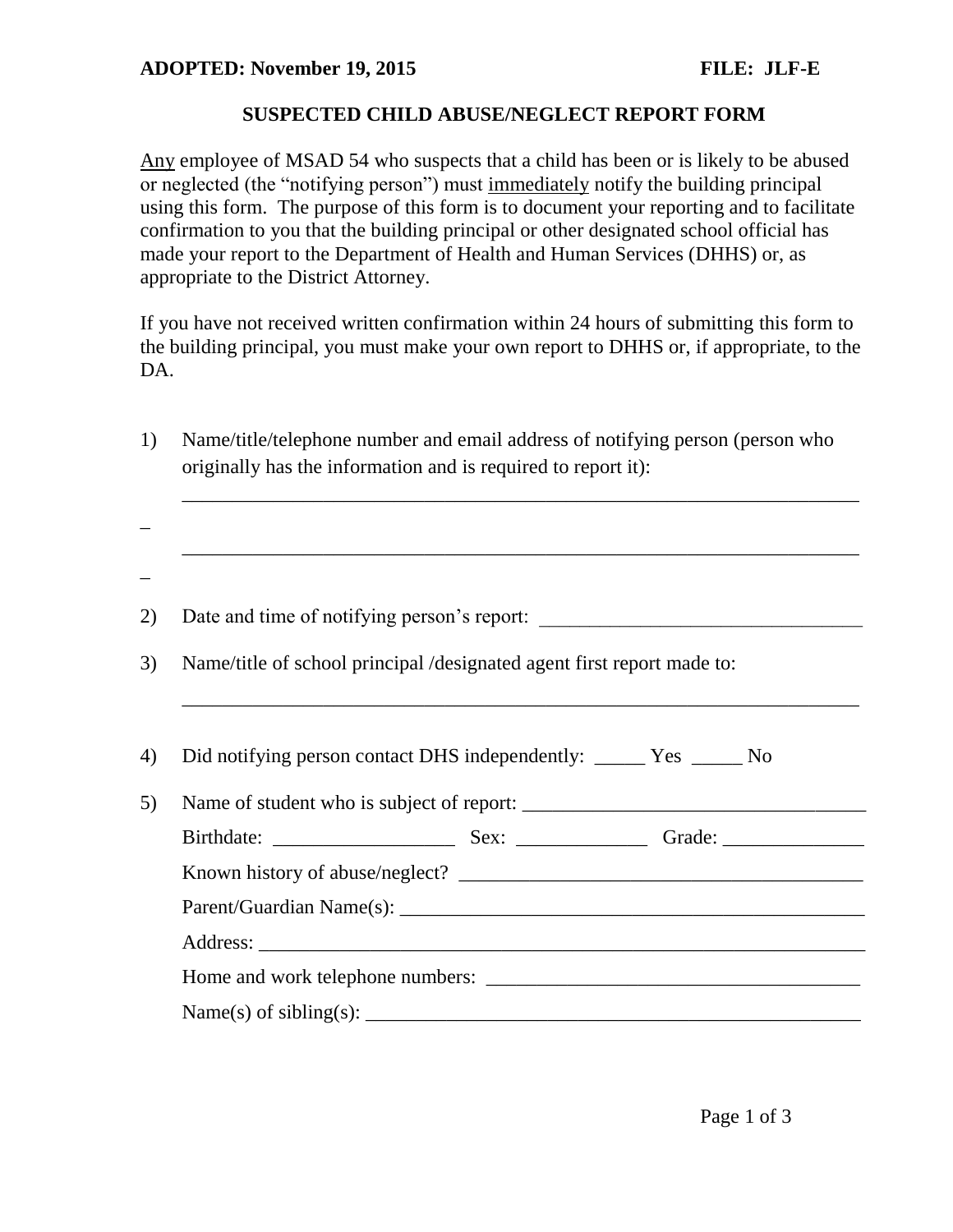Statements or indicators leading to the suspicion of abuse/neglect (include all known  $6)$ information, including date, time and location, name of alleged abuser, and 

- List any photographs taken or other materials collected related to the report: \_\_\_\_\_ 7)
- 8) Actions taken by school personnel (list date, time and personnel involved):